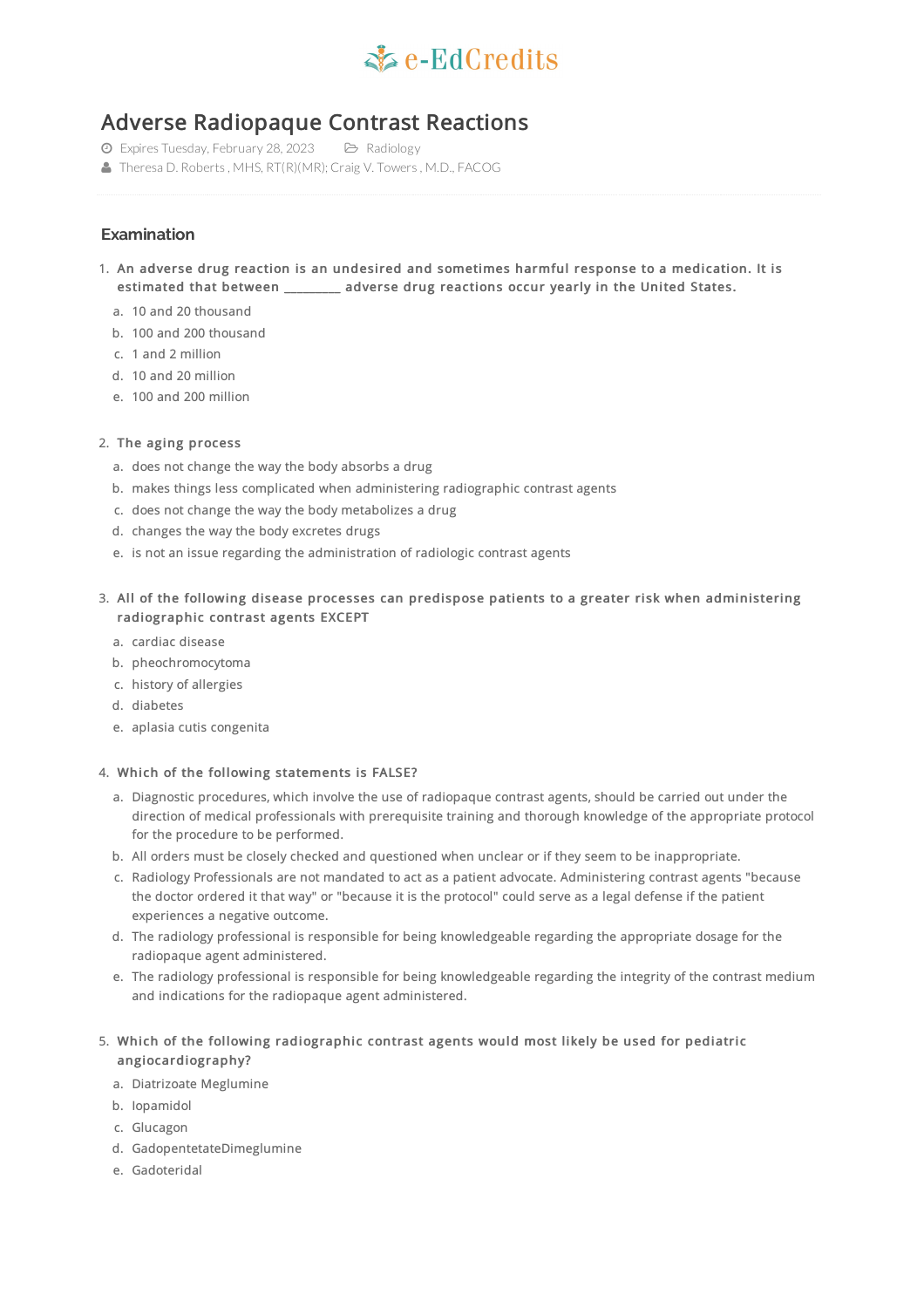- 6. Which of the following radiographic contrast agents would most likely be used to relax the smooth muscle of the stomach, duodenum, small bowel, and colon?
	- a. Diatrizoate Meglumine
	- b. Iopamidol
	- c. Glucagon
	- d. GadopentetateDimeglumine
	- e. Gadoteridal
- 7. Which of the following radiographic contrast agents would most likely be used for Magnetic Resonance Imaging to enhance the brain, spine, and surrounding tissues?
	- a. Diatrizoate Meglumine
	- b. Iopamidol
	- c. Glucagon
	- d. Barium Sulfate
	- e. Gadoteridal

# 8. Which of the following statements is TRUE?

- a. In general terms, the human body has a group of cells that belong to the immune system. The basic cells are labeled IgG and IgM.
- b. T-4 cells are called the killer-suppressor cells.
- c. The B-cells actually produce the antibodies or immunoglobulins that are found in our bodies.
- d. The T-8 cell is called the helper-inducer cell and is the "captain" of the ship.
- e. Regarding cell distribution, the T-8 cells account for 70% of the T-cell population and the T-4 cells account for the remaining 30%.
- 9. When cells die, substances are released into the body that produce further reactions and symptoms. These may include all of the following EXCEPT
	- a. histamine
	- b. cytokines
	- c. platelet-activating factor
	- d. prostaglandin
	- e. thyroglobulin

# 10. Which of the following statements is TRUE?

- a. When a drug produces a typical allergic reaction through the immune system it usually involves IgM antibodies.
- b. IgE-dependent drug reactions can be immediate or accelerated.
- c. The "immediate" reactions occur hours to days after the drug is administered and usually involve urticaria and occasionally laryngeal edema.
- d. "Accelerated" reactions usually occur within minutes and can include itching, rashes, nausea, vomiting, bronchospasm, shock and even death.
- e. When a drug produces a typical allergic reaction through the immune system, it usually involves IgG antibodies.

# 11. Some of the ways a drug can produce a response through non-immunologic means include all of the following EXCEPT

- a. By direct release of irritating substances from certain cells in the body.
- b. Through cumulative effects and overdosage.
- c. Through exacerbating a pre-existing condition in the person.
- d. By activating the IgE immune system.
- e. By interaction with other drugs.

# 12. Which of the following statements is TRUE?

- a. Non-immunologic drug reactions are actually responsible for the majority of drug reactions that occur.
- b. Some drugs may cause the release of histamine, cytokines, and enzymes from cells but they always need the help of antibodies.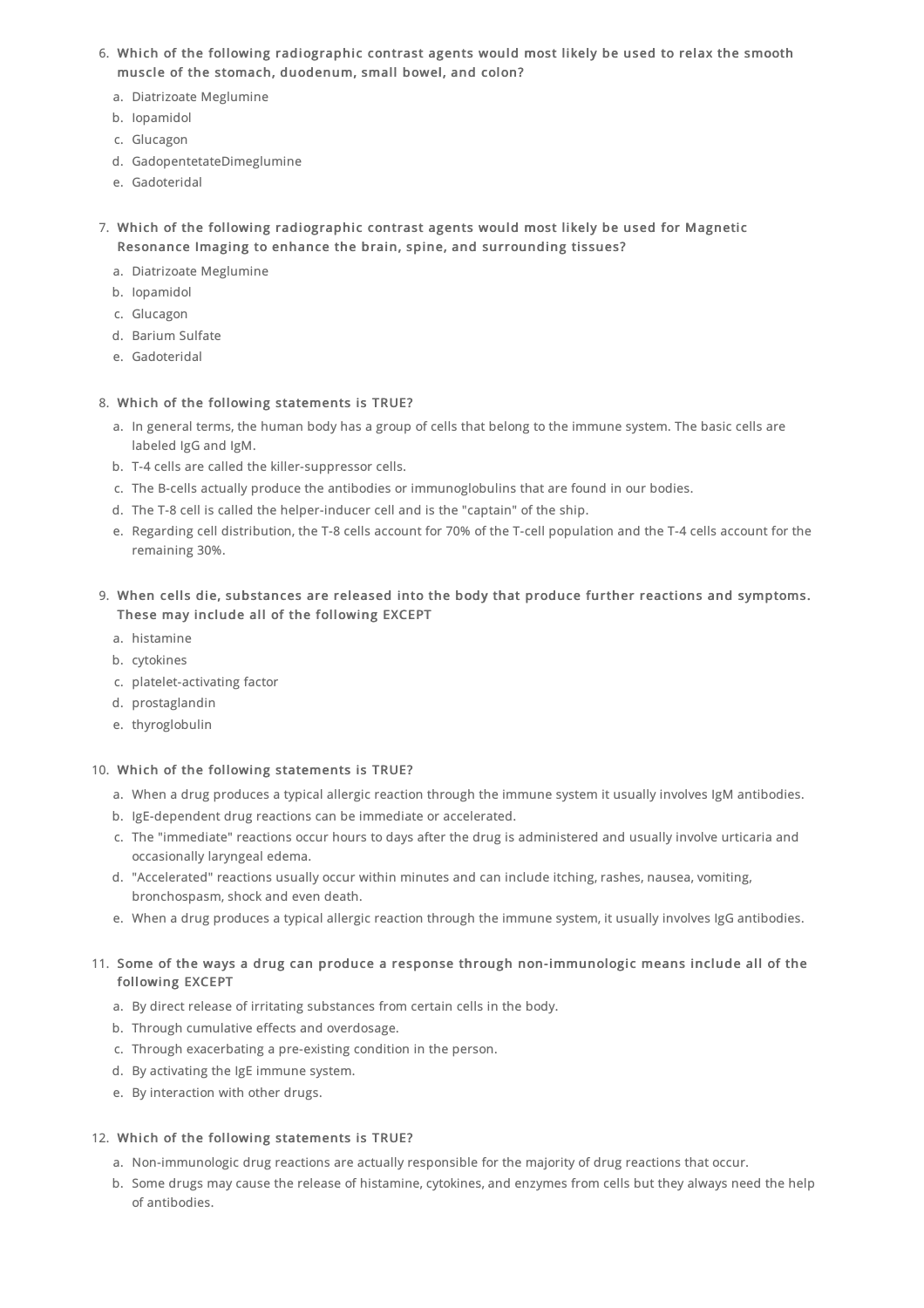- c. The common ways in which drugs can interact with each other is by directly binding together, thereby producing a stronger substance.
- d. Fortunately, drugs will not interfere with enzyme pathways.
- e. Though drugs can produce an immunologic response, patients with lupus or rheumatoid arthritis have no higher concern than the general population.

### 13. Regarding adverse reactions, which of the following statements is TRUE?

- a. The possibility of a reaction (mild to severe) should always be considered.
- b. The degree of severity and type of onset is not patient dependent.
- c. Patients with known or questionable histories of sensitivity to radiopaque contrast agents should not be given a pre-medication to minimize the risks of reaction.
- d. Unfortunately, there is no way to minimize the risk of acute renal failure following the administration of a contrast agent.
- e. For patients with a known history of sensitivity to radiopaque contrast agents, they should be pre-medicated with ampicillin to minimize the risks.

### 14. Examples of cardiovascular reactions include all of the following EXCEPT

- a. hypotension
- b. hypertension
- c. tachycardia
- d. tingling in an extremity
- e. angina pectoris

#### 15. Nervous system reactions can include all of the following EXCEPT

- a. a burning sensation
- b. a tingling sensation in an extremity
- c. pain
- d. excessive sweating
- e. vasovagal reaction of the vagus nerve

#### 16. Respiratory tract reactions include

- a. anorexia
- b. bronchial constriction
- c. urticaria
- d. taste alterations
- e. a feeling of warmth

# 17. Anaphylaxis is a severe hypersensitivity reaction to a causative agent or agents. Which of the following statements is TRUE?

- a. Anaphylactic reactions cause large quantities of histamine to be released, which in turn causes an increase in capillary permeability
- b. Anaphylactic reactions cause large quantities of histamine to be released, which in turn causes widespread constriction of arterioles and capillaries.
- c. Another organ that can be affected is the nervous system resulting in severe shortness of breath.
- d. One of the treatments for this disorder is epinephrine, which dilates the constricted blood vessels and helps to constrict the bronchial tree.
- e. Some of the symptoms can be treated with a decongestant such as Benadryl.

#### 18. All of the following statements are true EXCEPT

- a. The radiographer should identify allergy histories and make a list of drugs or foods that the patient is allergic to with a description of the "reaction" that occurred.
- b. The radiographer should identify incompatibilities.
- c. The radiographer should correctly prepare the agent to be administered.
- d. The radiographer should perform adequate monitoring after the drug is administered.